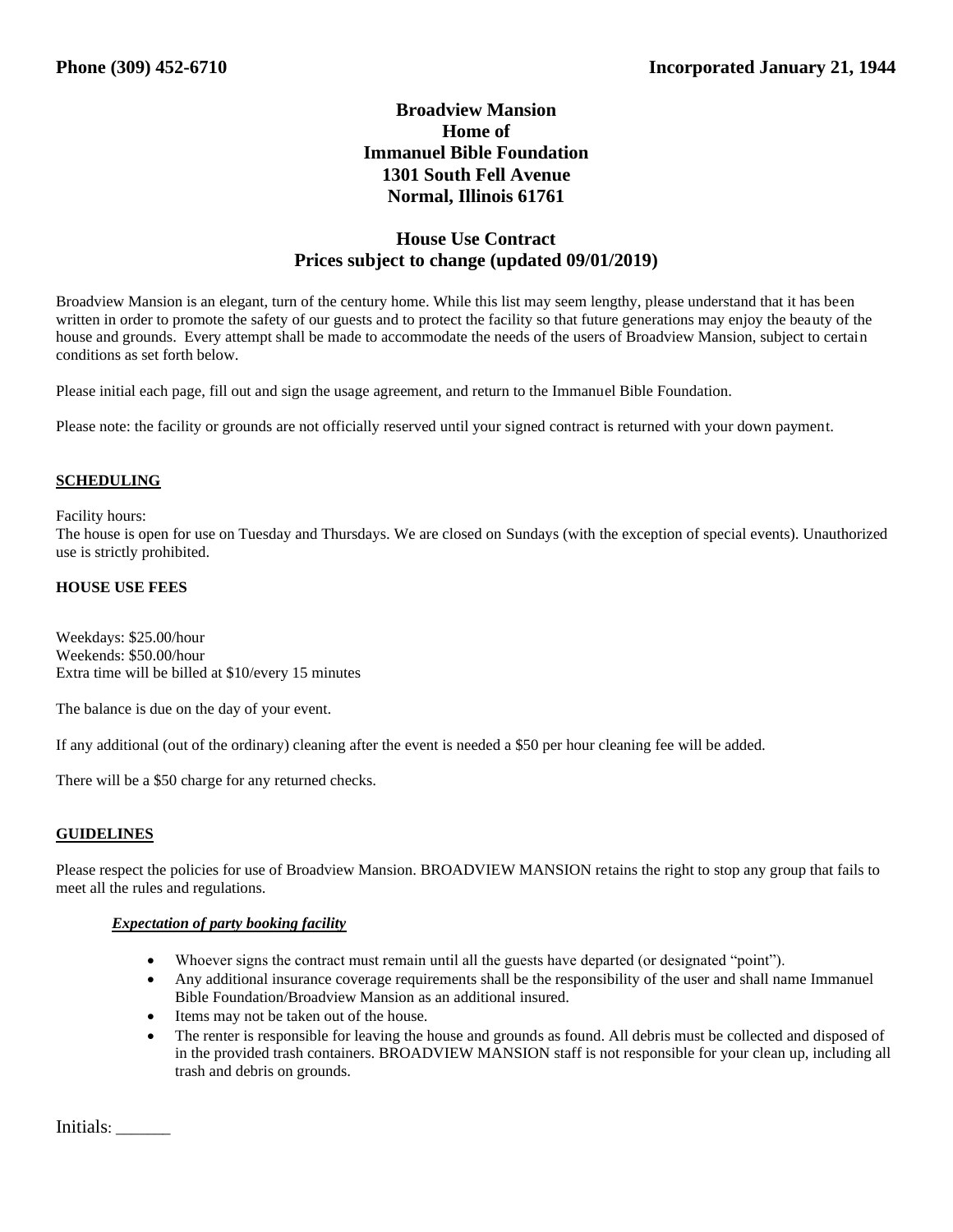## *Guests and Children*

• For the protection and safety of children present, they MUST be under **constant** adult supervision at Broadview Mansion both inside and out. Please do not all children to **run inside the house**, play with artifacts or equipment, use **crayons or markers** inside the house, and under NO circumstances should they be allowed to **play the piano**. Climbing on the trees and brick wall, walking on the sandstone porch rail or flagstones throughout the yard or brick wall is also not allowed.

# *Liability*

- Immanuel Bible Foundation at Broadview Mansion is not responsible or liable for any injuries sustained by any persons while on the property, lost or stolen property, loss or damage to any rental equipment. Client is financially responsible for any damage to the facility as a direct or indirect result of the use. Replacement charges will be assessed by our insurance policy regarding market value of any damaged or stolen property belonging to BROADVIEW MANSION. By signing this contract, you are assuming financial responsibility for such damage.
- Our wood floors are damaged from high-heeled shoes that have rubber tips worn off the heel (nail head exposed). The signing of this contract holds that person liable for damage done to our floors if a guest in the party is found to be wearing shoes with nail heads exposed. It is your responsibility to inform your guests of this liability.
- Broadview Mansion is a private home made available to groups as a gathering space for meeting and other Board sanctioned events and as such is not ADA compliant. The grounds are accessible – however, the ground is uneven in many places and should be noted for those who may have special needs.

### *Food and Beverage*

- Inside the home, food and drink must stay in the kitchen and dining room area. Food and drink must be kept off all upholstered furniture.
- Groups requiring kitchen facilities (including refrigerator) may use the kitchen in the basement or on the main floor.

## *Parking*

- Broadview Mansion is nestled within a beautiful, historic neighborhood, and therefore, has its limitations when it comes to parking. On Highland Avenue (runs east and west, directly north of BVM), parking availability is limited to what the Town of Normal has posted. There is more parking available after 3pm on weekdays. You can expect parking for about 25 vehicles on Highland Avenue directly behind BVM. Overflow parking is available on Fell Avenue (runs north and south) north of BVM and can accommodate significantly more vehicles on the west side (cars facing south). Additional parking can be found immediately surrounding BVM in the neighborhood, encouraging a lovely walk to the mansion.
- PARKING IN FRONT OF ANY NEIGHBORHOOD DRIVEWAY OR PORTION OF A DRIVEWAY IS PROHIBITED BY THE TOWN OF NORMAL, ILLINOIS. VIOLATORS will be responsible for all fines and towing charges incurred by such negligence. IBF/BVM is committed to preserving the privacy, personal space, and preferences of our immediate neighbors, and therefore, is not responsible for consequences of reasonable complaints made by neighbors directed toward guests who ignore these parking guidelines. IF SUCH COMPLAINTS ARISE DURING YOUR EVENT, notify BVM staff host immediately to handle. DO NOT ATTEMPT to handle such complaints without notifying BVM staff. We will strive to do our best to resolve the situation in a professional, compassionate manner. Any escalation of such matters will be directed to the Normal Police Department to handle.

Initials: